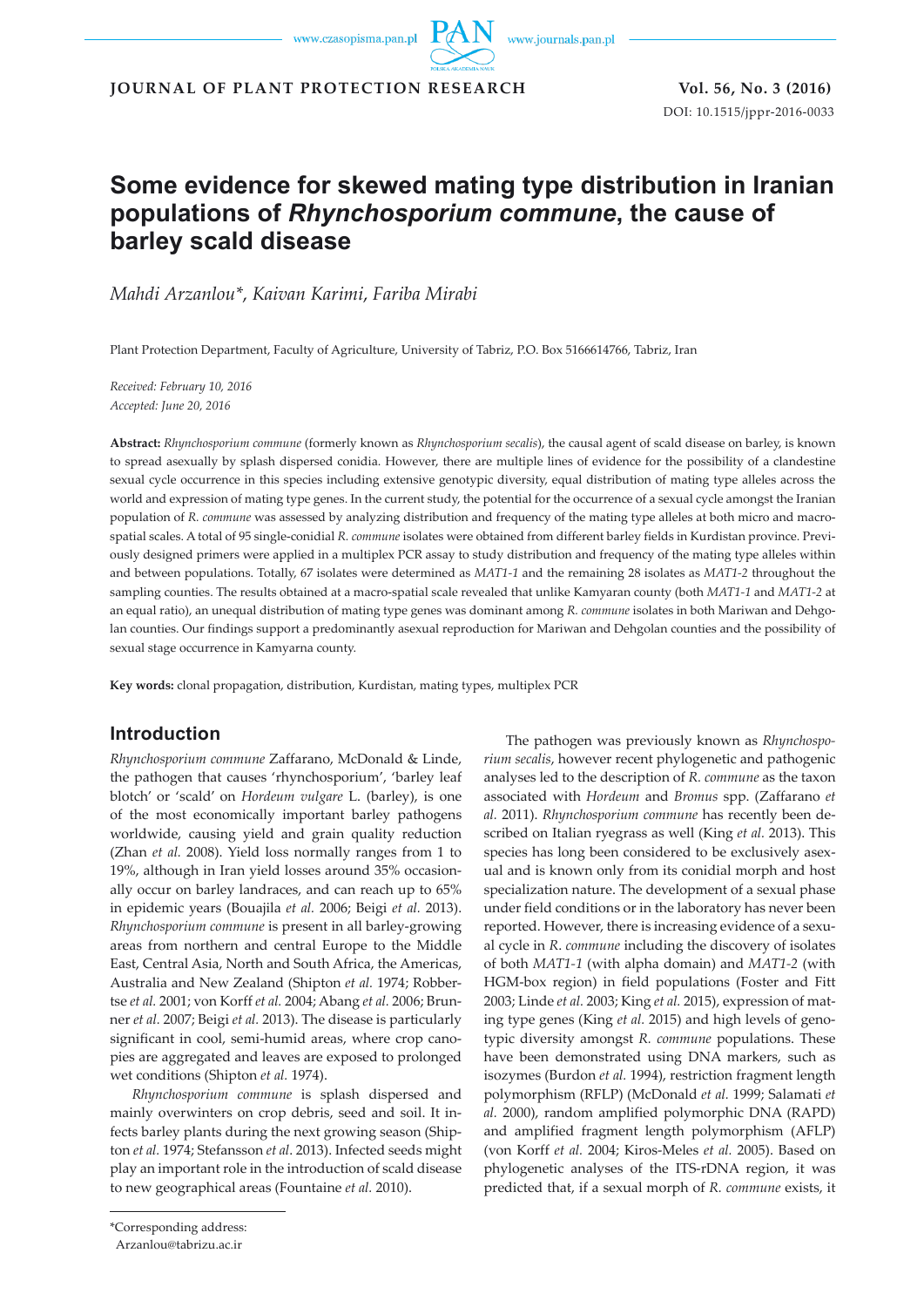would be a species of *Oculimacula* (Goodwin 2002; Foster and Fitt 2003).

Analyzing distribution and frequencies of mating type alleles within populations are good indications of the occurrence of a sexual cycle in fungal species. In populations with approximately equal frequencies of mating alleles, it is possible that sexual recombination does take place (Milgroom 1996; Halliday *et al.* 1999; Waalwijk *et al.* 2002; Linde *et al.* 2003; Arzanlou *et al.* 2010; Arzanlou and Narmani 2014). Mating type idiomorphs have been cloned and characterized in *R. commune* (Foster and Fitt 2003) and a multiplex polymerase chain reaction (PCR) method has been developed for one-step determination of its mating type identity in *R. commune* (Linde *et al.* 2003). Analyses of distribution and frequencies of mating type alleles among *R. commune* populations have revealed the occurrence of *MAT1-1* and *MAT1-2* types at broadly similar ratios in most barley growing regions (Linde *et al.* 2003).

Although, scald is a major disease of barley in Iran, very little is known about the population biology of the causal agent in the region and there is no data for the possibility of a clandestine sexual cycle in Iranian populations of *R. commune*. Therefore, the objective of this research was to determine the mating type frequencies of the *R. commune* population across spatial scales including different counties, fields and plants in barley fields in Kurdistan province.

# **Materials and Methods**

#### **Fungal isolation and DNA extraction**

Leaf samples with typical scald symptoms were collected from major barley-producing areas in Kurdistan province, including seven fields in Mariwan, two fields in Dehgolan and one field in Kamyaran counties (Fig. 1). Sampling was designed in a X figure across each field to ensure consistency. *Rhynchosporium* isolates were recovered from symptomatic barley leaves using a moist chamber technique described by McDonald *et al.* (1999). A small piece from each mycelial tuft was transferred to a hand-made Potato Dextrose Agar (PDA) culture medium (200 g of potatoes, 20 g dextrose, 20 g agar, 1,000 ml distilled water). Plates were incubated at 15°C for 1 to 2 weeks in darkness until abundant sporulation occurred and pure cultures were subsequently established using a single-spore technique (Arzanlou *et al.* 2015). Cultures were preserved in 2 ml tubes containing Lima Bean Agar (LBA) culture medium at 4°C and sterile water plus glycerol at –80°C for long-term secure storage. Total genomic DNA was extracted following the protocol of Möller *et al.* (1992). The quality and quantity of DNA samples were checked on 1% agarose gel and nanodrop spectrophotometer. DNA samples were diluted in Tris-EDTA (TE) buffer (pH 8.0) and stored at –20°C for subsequent use.

#### **Mating type determination**

Mating type gene-specific primers designed by Linde *et al.* (2003) were used for amplification of the *R. commune* mating type genes. For this purpose, the primer set Rs-MAT1R/RsMAT1F was used for the amplification of 590 bp sized fragment from *MAT1-1* isolates and RsMAT2R/ RsMAT2F set for the amplification of a 360 bp sized fragment from *MAT1-2* isolates (Linde *et al.* 2003). The reaction mixture contained 1 µl of diluted gDNA (5–20 ng), 1X PCR buffer (Cinnagen, Iran), 40 µM of each dNTP, 4 pmol of each primer, 1.5 mM MgCl<sub>2</sub> and 0.5 units Taq polymerase (Cinnagen, Iran). The reaction volume was adjusted to a total of 12.5 ul by adding sterilized distilled

**Fig. 1.** The location of sites and the number of barley fields sampled in this study



IRA

# **Distance between regions**

Mariwan to Dehgolan = 117.32 km Mariwan to Kamyaran = 107 km Kamvaran to Dehgolan = 72.84 km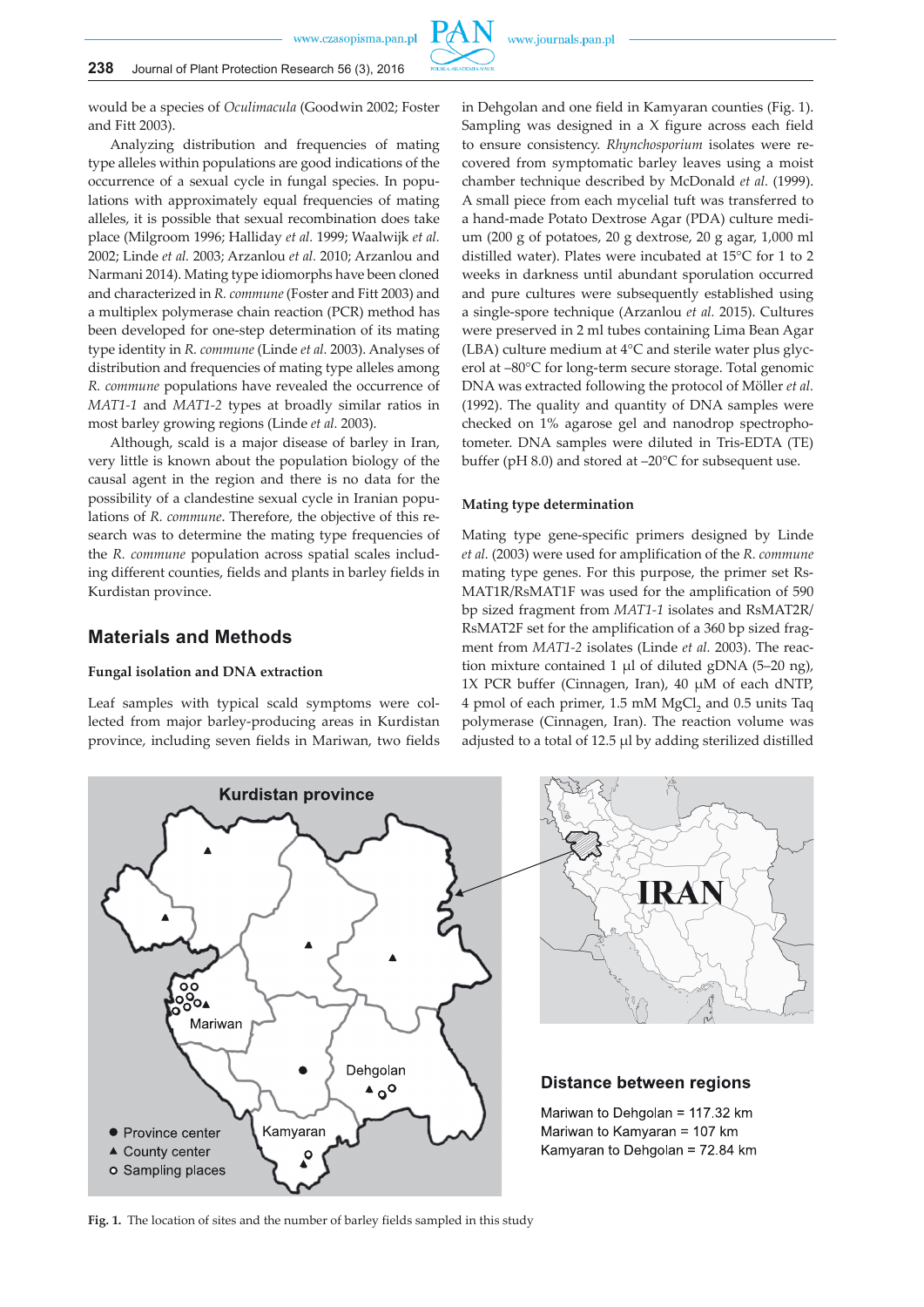water (nuclease free). The thermal cycling conditions consisted of an initial denaturation for 2 min at 96°C, followed by 40 cycles of 60 s at 96°C, 60 s at 58°C and 60 s at 72°C, with a final extension of 5 min at 72°C. The PCR products were separated by electrophoresis at 80 V for 45 min on 1% (w : v) agarose gel containing  $0.1 \mu$ g · ml<sup>-1</sup> ethidium bromide in 1X TAE (Tris-acetate-EDTA) buffer and visualized under UV-light.

### **Micro-geographical and macro-geographical distribution of mating types**

The spatial distribution of *R. commune* mating types was micro-geographically determined on a single plant, different lesions and even within the same lesion. While for macro-geographical distribution of mating types (within fields and regions), the mating type frequencies of 10 field populations from Kurdistan province were determined.

#### **Data analysis**

The frequency of each mating type was separately determined at different levels (counties, fields, plants and lesions) for the *R. commune* isolates collected in Mariwan, Dehgolan and Kamyaran counties. Then, observed frequency of each mating type was calculated by  $\chi^2$  test and contingency  $\chi^2$  analysis in departures and subpopulations within micro and macro-spatial scales, respectively (Everitt 1977). All analyses were performed using the SAS software package (SAS Institute, Inc., USA, 2003).

# **Results**

#### **Species identification**

A total number of 95 *Rhynchosporium* isolates were recovered from barley plants with typical scald symptoms. *Rhynchosporium* isolates were identified as *R. commune* based on morphological features (beaked conidia) and host plant association. According to recent molecular studies on *Rhynchosporium* species infecting grasses, *R. commune* is the only species found on cultivated barley (*H. vulgare*) (Zaffarano *et al.* 2011).

#### **Multiplex PCR**

Each primer set was first applied in separate PCR assay in order to confirm their efficacy in amplification of relevant mating type gene and to further optimize amplification conditions for the multiplex PCR test. Our results showed that RsMAT1-1F/RsMAT1-1R primer set amplified a 590 bp sized product only from the corresponding *MAT1-1*  isolates. Likewise, RsMAT1-2F/RsMAT2R primer set amplified a 360 bp sized product only from *MAT1-2* isolates (Fig. 2). In multiplex PCR assay, amplicons characteristic for *MAT1-1* (590 bp) and *MAT1-2* (360 bp) genes were produced for all 95 isolates (Fig. 3). A total number of 95 isolates belonging to Mariwan (seven fields, 54 isolates), Dehgolan (two fields, 23 isolates) and Kamyaran (one field, 18 isolates) counties were subjected to the multiplex PCR assay. Each tested isolate showed either the 590-bp fragment or 360-bp fragment of the respective *MAT1-1* and *MAT1-2* genes, and none of the isolates showed both fragments (Fig. 3).

### **Micro-geographical distribution of mating types (within lesions and leaves)**

Different isolates from the same lesion, different lesions from the same leaf and different leaves from the same field were analyzed for mating type frequencies and tested for deviations from a 1 : 1 ratio as determined with  $\chi^2$  analyses. In Mariwan county and the first field from Dehgolan county all isolates from the same lesion  $(n = 54$  and 8) were exclusively of the *MAT1-1* and *MAT1-2* genotypes, respectively (Table 1). This phenomenon appeared both within and between leaves (Table 1). In the second field in Dehgolan and the single field in Kamyaran counties, both mating types were present in some single lesions as well as in different lesions on the same plant (Table 1).

A comparison of plants from each field confirmed unequal distribution of mating type genes for all isolates obtained from Mariwan and Dehgolan counties (Table 1).



**Fig. 2.** Polymerase chain reaction (PCR) products resulting from *Rhynchosporium commune* DNA amplified with mating type-specific primers. Lanes 1, 4, 5, 6, 37, 50 and 80 *MAT1-1* isolates produced an amplicon of 590 bp in size (A); lanes 2, 3 and 43 *MAT1-2* isolates produced an amplicon of 360 bp (B); lane M – 100 bp DNA ladder; NC – negative control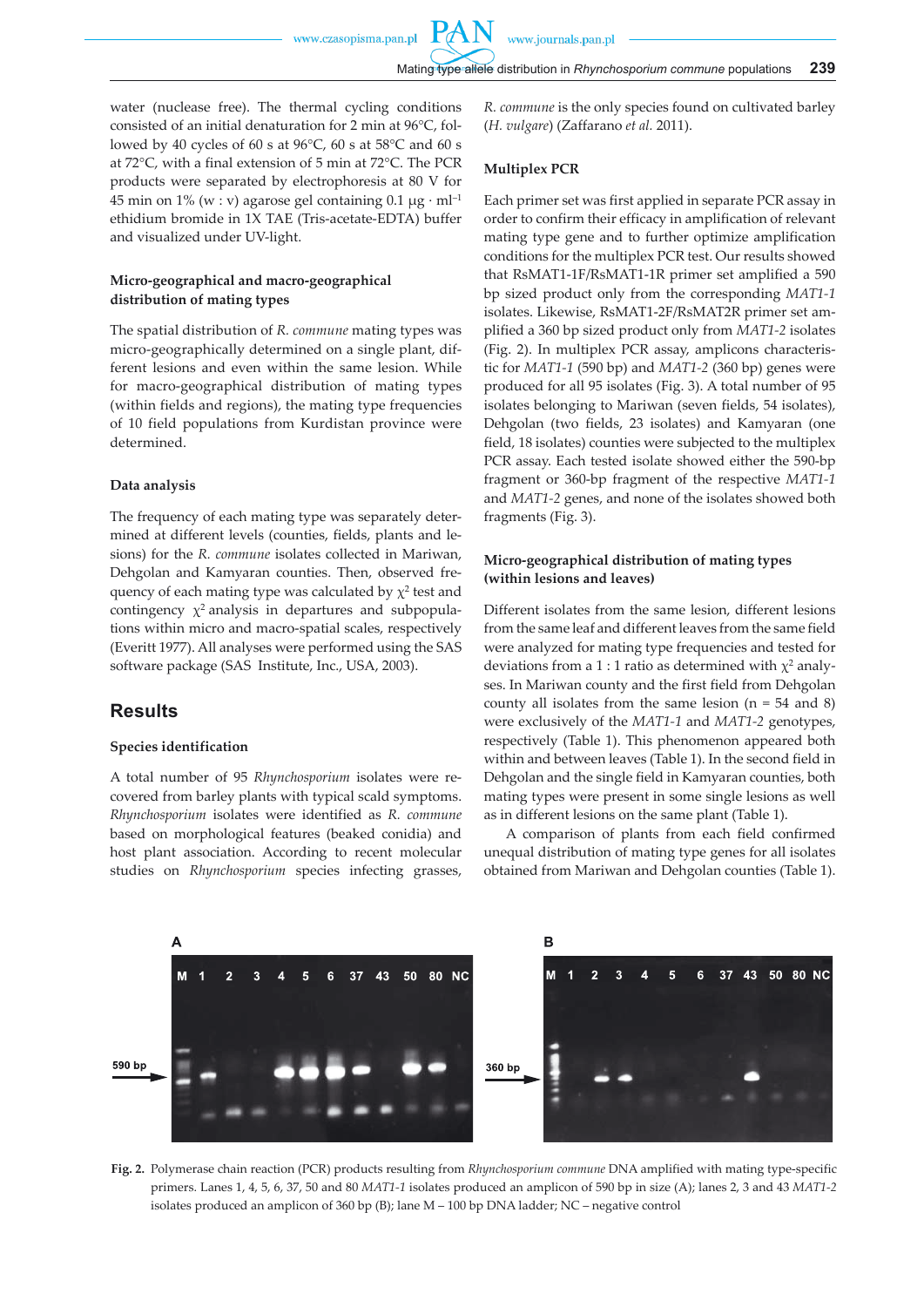



**Fig. 3.** Polymerase chain reaction (PCR) products resulting from *Rhynchosporium commune* DNA amplified with mating type-specific primers in multiplex assay. Lanes 1, 4, 5, 6, 37, 50, 80 *MAT1-1* isolates produced an amplicon of 590 bp in size; lanes 2, 3, and 43, *MAT1-2* isolates produced an amplicon of 360 bp; lane M – 100 bp DNA ladder; NC – negative control

# **Macro-geographical distribution of mating types (within and between fields and counties)**

Null hypothesis (equal distribution of mating type genes) in the present study was rejected in the Mariwan and the Dehgolan counties based on  $\chi^2$  tests. Unequal mating type alleles distribution was observed in the sampled areas (Table 2). All of the 54 isolates from seven fields in Mariwan county were *MAT1-1*. In Dehgolan county the first field contained only *MAT1-2* isolates but in the second field, plus Kamyaran county, both mating types were present (Table 2). Significant deviations from the 1 : 1 ratio were recorded within all fields except in Kamyaran (Table 2).

The analysis of mating type frequencies within different counties showed a skewed distribution of mating type alleles in populations of Mariwan and Dehgolan counties (Table 2), while in Kamyaran county the ratio was nearly 60 : 40 *MAT1-1*/*MAT1-2* (Table 2).

# **Discussion**

# **Identification**

In the present study, 95 fungal isolates were isolated from barley leaves with scald disease symptoms. The isolates were identified as *R. commune* based on the host species and the presence of typical beak-shaped conidia (Zaffarano *et al.* 2008). The conidial morphology (beaked conidia and dimensions) was in agreement with previous works (King *et al.* 2013).

### **Distribution of mating type alleles at a micro-spatial scale**

At the micro-geographical level: unlike Mariwan county and the first field in Dehgolan county (D1), in Kamyaran and field number 2 in Dehgolan county both mating types were detected (Table 1). This work is the first report of mating type distribution in *R. commune* over spatial scales ranging from lesions to counties regarding a group of Iranian populations of *R. commune*. No previous data are available on mating type distribution of *R. commune* in Iran. Linde and coworkers (2003) have reported the presence of both mating types in *R. commune* populations from Europe, Asia and New Zealand. Both mating types have been found within the same lesion for *Zymoseptoria tritici* (formerly *Mycosphaerella graminicola)*, a fungus known to regularly undergo sexual recombination (Zhan *et al.* 2002). Our results are in line with a lack of sexual cycle for *R. commune* in Mariwan and parts of Dehgolan counties. It can be speculated that the pathogen has entered these counties by infected plant materials or seeds, a founder effect where the corresponding mating partner has not yet entered. Conversely, in the second field in Dehgolan and in Kamyaran both mating types were found, so that a sexual cycle might occur there. The presence of both mating types in lesions and plants in those populations is in full agreement with some cases in the study of Linde *et al.* (2003).

# **Distribution of mating type alleles at a macrogeographical scale**

At a macro-geographical level**,** equal frequency of two mating type genes was recorded only in the field from Kamyaran county, in agreement with some macro-geographical comparisons by Linde *et al.* (2003). In that study, most of the populations from different regions of Australia, Switzerland, Ethiopia, Scandinavia, California, and South Africa had equal frequencies of mating type genes (Linde *et al.* 2003). The presence of two mating type genes in the field, as in Kamyaran, or even on the same lesion, in an equal frequency, provides suitable opportunity for isolates of opposite mating types to interact and reproduce sexually (Linde *et al.* 2003). However, further investigation of genetic variation of *R. commune* populations in different counties and a comparison with the distribution of mating type genes between them using appropriate molecular markers can provide more understanding about the relationship between genetic variation and mating type genes in terms of distribution and frequency.

No sexual cycle has been observed in *R. commune* for many years despite much research (Caldwell 1937). Spore trapping work in the UK indicates that despite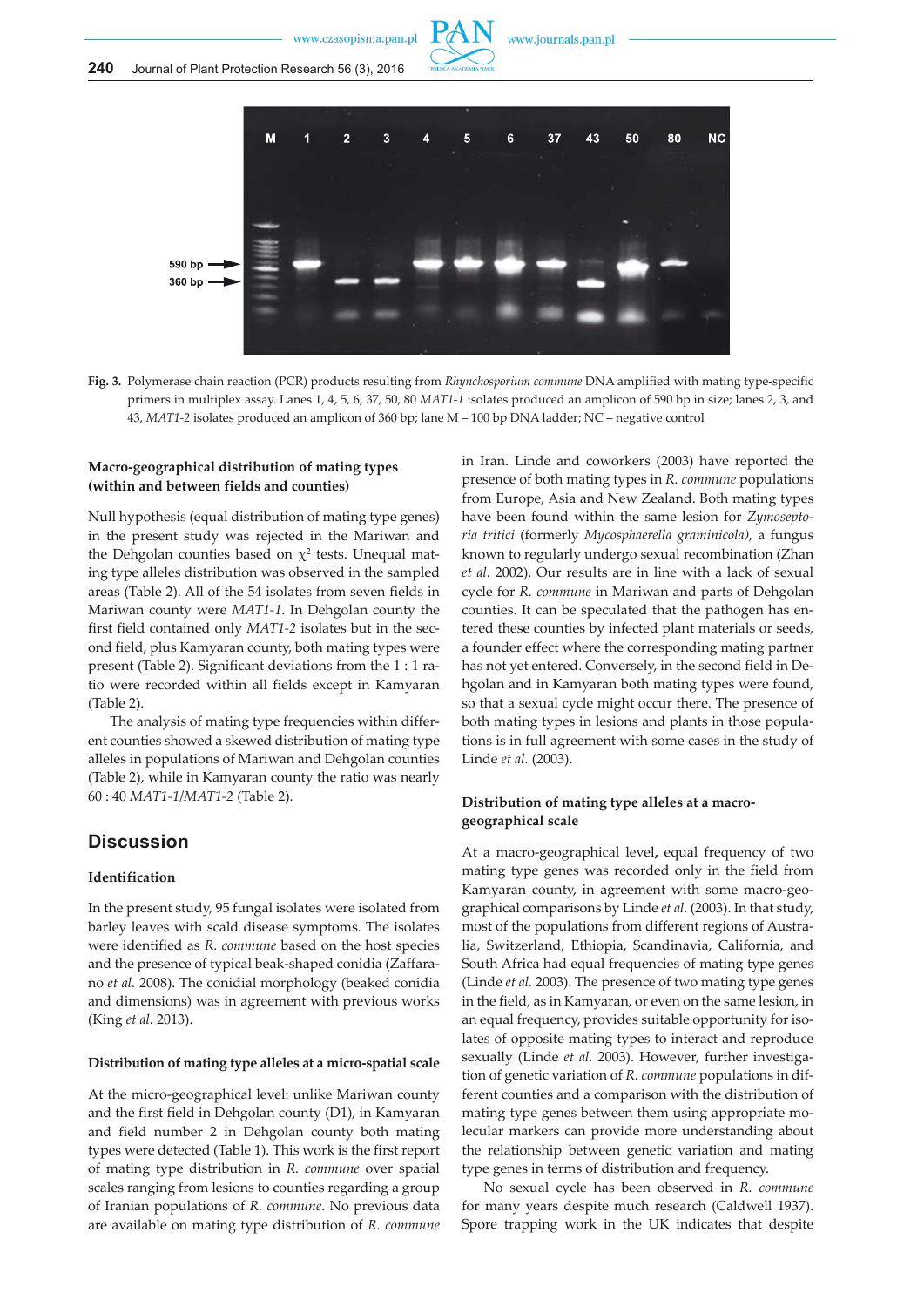4 0 – – – – – –

–

– –

– –

|       | respectively   |      |        |                        | Table 1. Frequencies of mating type distribution in Rhynchosporium commune within and between lesions, leaves and plants, |             |             |             |             |             |             |
|-------|----------------|------|--------|------------------------|---------------------------------------------------------------------------------------------------------------------------|-------------|-------------|-------------|-------------|-------------|-------------|
| Field | Plant          | Leaf | Lesion | $MAT1-1a$<br>frequency | $MAT1-2b$<br>frequency                                                                                                    | $\chi^{2c}$ | $\chi^{2d}$ | $\chi^{2e}$ | $\chi^{2f}$ | $\chi^{2g}$ | $\chi^{2h}$ |
|       | P <sub>1</sub> |      |        | $\overline{4}$         | $\Omega$                                                                                                                  |             |             |             |             |             |             |
| M1    |                |      |        |                        |                                                                                                                           | -           |             |             |             |             |             |
|       | P <sub>2</sub> |      |        |                        |                                                                                                                           |             |             |             |             |             |             |
|       |                |      |        |                        |                                                                                                                           |             |             |             |             |             |             |

1 –

1 1 2 0 – – –

1 1 1 0 – – –

1 1 2 0 – – –

1 1 2 0 – – –

1 1 2 0 – – –

1 0 –

1 3 0 –

P3 1 1 2 0 – – – – –

M4 P1 1 1 3 0 – – – – – –

P2 1 1 2 0 – – – – – –

1 1 1 0 – – – – –

P1 1 1 1 0 – – – – – –

1 1 1 0 – – – – –<br>1 1 1 0 – – – –

1 1 1 0 – – – –<br>1 1 2 0 – – – –

1 3 0 – – – –<br>1 3 0 – – – –

1 1 2 0 – – – – –

1 3 0 – – – –<br>1 1 0 – – – –

P1 1 1 0 2 – – – – – –

P3 1 1 0 2 – – – – –

<sup>1</sup> <sup>0</sup> <sup>3</sup> – – –

P2 1 1 0 3 – – – – –

1 1 1 1 – – – – –<br>1 1 0 2 – – – –

– – <sup>1</sup>  $\begin{array}{ccccccccc}\n1 & & 0 & & 1 & & - & & - & & - \\
1 & & 0 & & 1 & & - & & - & & - \\
\end{array}$ 

1 1 0 2 – – – – –

1 1 0 1 – – – 1 1 1 – – –

1 1 1 – – –

1 1 3 0 – – –

1 1 1 – – –

1 0 2 –

1 1 1 0 – – – – – –<br>1 1 2 0 – – – – – –

1 2 0 – – – – –<br>1 1 0 – – – –

1 0 2 – – – – –<br>1 0 2 – – – –

– <sup>1</sup> <sup>0</sup> <sup>2</sup> –

1 0 2 – – – – –<br>1 0 2 – – – – –

1 1 0 – – – – –<br>1 1 1 1 – – – – –

1 2 0 – – – – – –

**PAN** 

| M – Mariwan; D – Dehgolan; K – Kamyaran |  |
|-----------------------------------------|--|
|                                         |  |

M2

M3

M5

M6

M7

D1

D2

K1

P1

P2

P2

P1

P2

P1

P3

P1

P3

P2

P3

P4

P1 1

P1 1

P2 1

P2 1

1

1

1

1

1

1

a, bthe number of *MAT1-1* and *MAT1-2* isolates

c, e, gχ2 value based on a 1 : 1 ratio with 1 degree of freedom within lesions, leaves and plants, respectively

(–) indicates  $\chi^2$  test performing was not valid where sample sizes were too small

<sup>&</sup>lt;sup>d, f, h</sup>χ<sup>2</sup> value based on a contingency  $\chi^2$  analyses between lesions, leaves and plants, respectively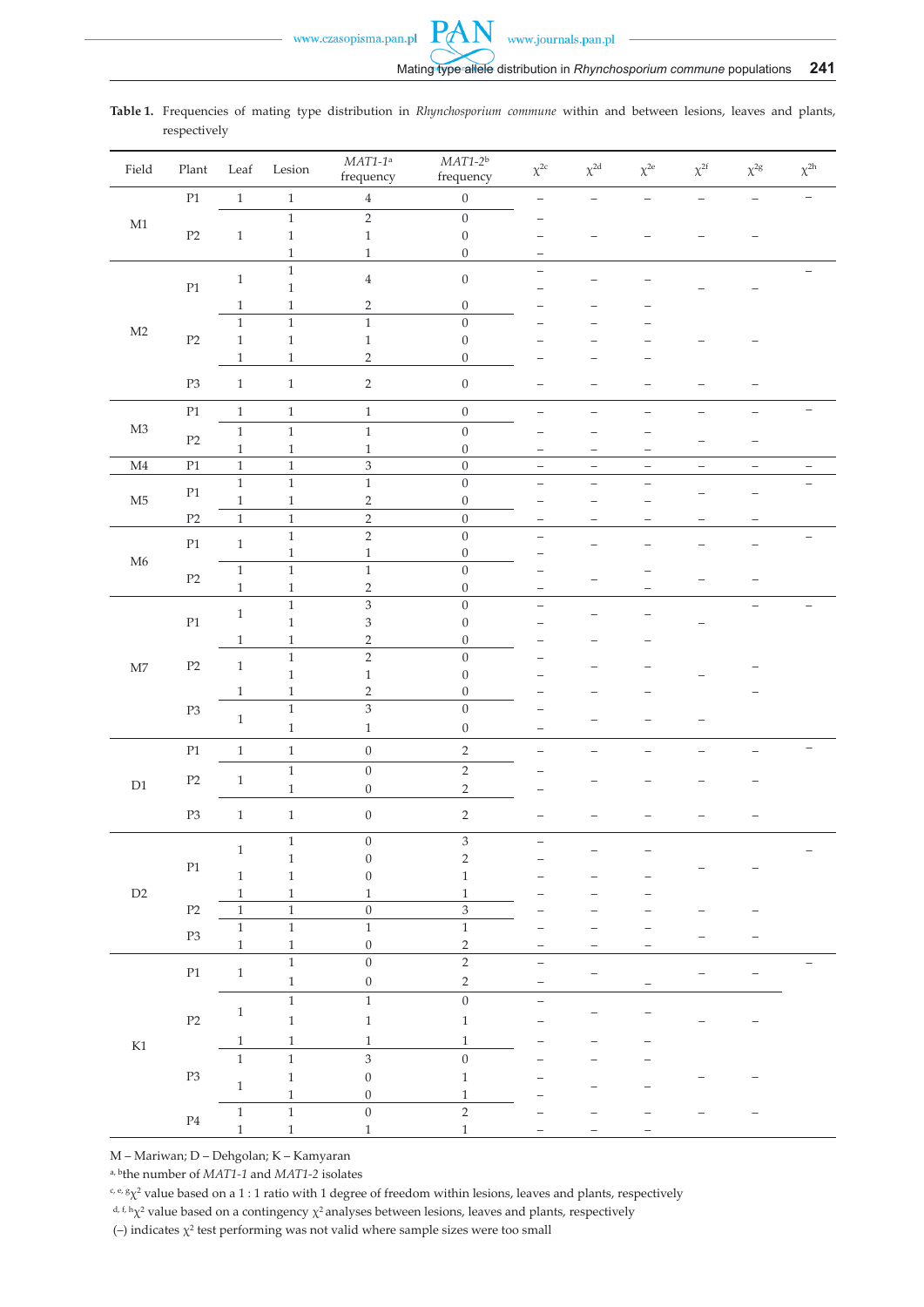



**Table 2.** Frequencies of mating type distribution in *Rhynchosporium commune* within and between fields and regions, respectively

a, bthe frequency of *MAT1-1* and *MAT1-2* isolates; values in parenthesis show the number of isolates

 $c<sub>e</sub> \gamma<sub>2</sub>$  value based on a 1 : 1 ratio with 1 degree of freedom within fields and regions, respectively

 $d_f(x)$  value based on a contingency  $\chi^2$  analyses between fields and regions respectively; values in parenthesis indicate degree of freedom \*\*indicate significant different of mating type frequencies at p < 0.01

the occurrence of both *MAT* types, there was no evidence for airborne ascospores (Fountaine *et al.* 2010). Moreover, a recent study has shown that the expression of the *MAT1-1* gene in *R. commune* is weak (King *et al*. 2015). Although both *MAT1-1* and *MAT1-2* type isolates are present in *R. commune*, *R. agropyri* and *R. secalis* populations; *R. orthosporum* and *R. lolii* appear to harbor only the *MAT1-1* gene (King *et al*. 2015). Therefore, it has been postulated that the genus may be undergoing a shift toward asexuality which helps relevant species to at least develop geographically (King *et al*. 2015). In fact, mating type genes play an important role in population dynamics and the evolution of fungal species (Turgeon *et al.* 1993; Turgeon 1998). Knowledge about structure, evolution and functionality of these genes can provide insight into the potential prevalence of sex in species of *Rhynchosporium*, all of which are currently thought to be asexual. In the present study we analyzed the distribution and frequency of mating type genes among and within *R. commune* isolates collected from 10 barley fields in western Iran (Kurdistan province). The existence of only one mating type gene among populations might imply that founder effect has played a major role in shaping *R. commune* populations in these counties. Even though, both mating types were present in some counties, we think that additional populations from those counties should be screened in order to get a better view of the sexual structure *R. commune*. However, some studies related to fungal species with known sexuality show a remarkable deviation from the 1 : 1 ratio in natural populations (Consolo *et al.* 2005; Rhaiem *et al.* 2008); therefore, the lack of sexual recombination due to the absence of an equal distributions of *MAT* genes cannot be claimed with certainty (King *et al.* 2015).

#### **Acknowledgements**

This work was accomplished with financial aid from the University of Tabriz, Iran, for which we are grateful. Mr. Mahmoud Moradi (Agricultural and Natural Resources Research Center of Kurdistan province) is acknowledged for his assistance in sampling.

# **References**

- Abang M.M., Baum M., Ceccarelli S., Grando S., Linde C.C., Yahyaoui A., Zhan J., McDonald B.A. 2006. Differential selection on *Rhynchosporium secalis* during parasitic and saprophytic phases in the barley scald disease cycle. Phytopathology 96 (11): 1214–1222.
- Arzanlou M., Bakhshi M., Karimi K., Torbati M. 2015. Multigene phylogeny reveals three new records of *Colletotrichum* spp. and several new host records for the mycobiota of Iran. Journal of Plant Protection Research 55 (2): 198–211.
- Arzanlou M., Crous P.W., Zwiers L.H. 2010. Evolutionary dynamics of mating-type loci of *Mycosphaerella* spp. occurring on banana. Eukaryotic Cell 9 (1): 164–172.
- Arzanlou M., Narmani A. 2014. Multiplex PCR for specific identification and determination of mating type in *Togninia minima* (anamorph *Phaeoacremonium aleophilum*), a causal agent of esca disease of grapevine. Phytopathologia Mediterranea 53 (2): 240–249.
- Beigi S., Zamanizadeh H., Razavi M., Zare R. 2013. Genetic diversity of Iranian isolates of barley scald pathogen (*Rhynchosporium secalis*) making use of molecular markers. Journal of Agricultural Science and Technology 15 (4): 843–854.
- Bouajila A., Haouas S., Fakhfakh M., Rezgui S., Ahmed M.E., Yahyaoui A. 2006. Pathotypic diversity of *Rhynchosporium secalis* (Oudem.) in Tunisia. African Journal of Biotechnology 5 (8): 570–579.